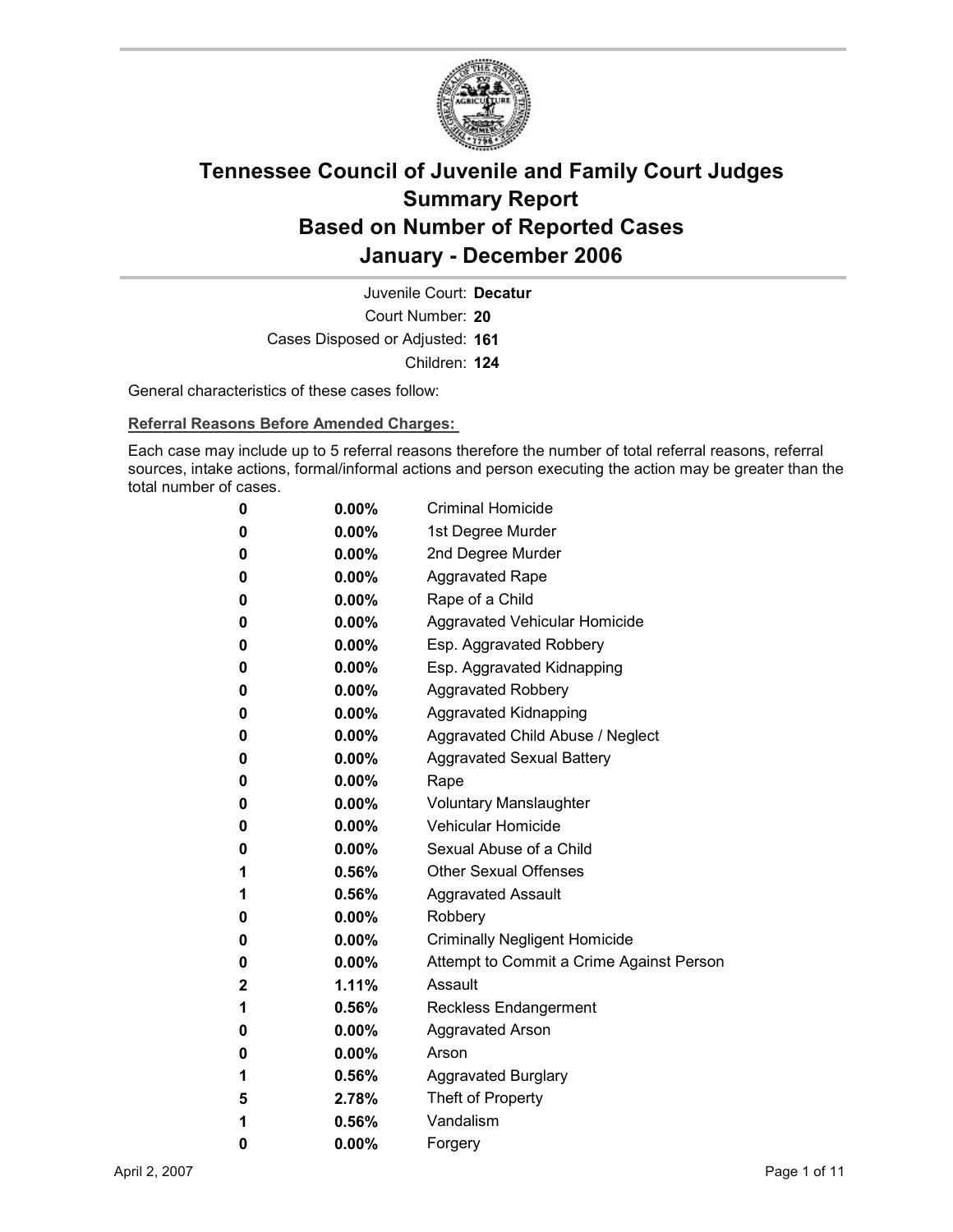

Court Number: **20** Juvenile Court: **Decatur**

Cases Disposed or Adjusted: **161**

Children: **124**

#### **Referral Reasons Before Amended Charges:**

Each case may include up to 5 referral reasons therefore the number of total referral reasons, referral sources, intake actions, formal/informal actions and person executing the action may be greater than the total number of cases.

| 0  | 0.00%    | <b>Worthless Checks</b>                                     |
|----|----------|-------------------------------------------------------------|
| 0  | $0.00\%$ | Illegal Possession / Fraudulent Use of Credit / Debit Cards |
| 2  | 1.11%    | <b>Burglary</b>                                             |
| 0  | $0.00\%$ | Unauthorized Use of a Vehicle                               |
| 0  | $0.00\%$ | <b>Cruelty to Animals</b>                                   |
| 1  | 0.56%    | Sale of Controlled Substances                               |
| 1  | $0.56\%$ | <b>Other Drug Offenses</b>                                  |
| 2  | 1.11%    | Possession of Controlled Substances                         |
| 0  | $0.00\%$ | <b>Criminal Attempt</b>                                     |
| 0  | $0.00\%$ | Carrying Weapons on School Property                         |
| 2  | 1.11%    | Unlawful Carrying / Possession of a Weapon                  |
| 2  | 1.11%    | <b>Evading Arrest</b>                                       |
| 0  | $0.00\%$ | Escape                                                      |
| 1  | $0.56\%$ | Driving Under Influence (DUI)                               |
| 6  | $3.33\%$ | Possession / Consumption of Alcohol                         |
| 0  | $0.00\%$ | Resisting Stop, Frisk, Halt, Arrest or Search               |
| 0  | $0.00\%$ | <b>Aggravated Criminal Trespass</b>                         |
| 0  | $0.00\%$ | Harassment                                                  |
| 0  | 0.00%    | Failure to Appear                                           |
| 0  | $0.00\%$ | Filing a False Police Report                                |
| 0  | $0.00\%$ | Criminal Impersonation                                      |
| 9  | 5.00%    | <b>Disorderly Conduct</b>                                   |
| 4  | $2.22\%$ | <b>Criminal Trespass</b>                                    |
| 0  | $0.00\%$ | <b>Public Intoxication</b>                                  |
| 0  | $0.00\%$ | Gambling                                                    |
| 63 | 35.00%   | <b>Traffic</b>                                              |
| 0  | $0.00\%$ | <b>Local Ordinances</b>                                     |
| 3  | 1.67%    | Violation of Wildlife Regulations                           |
| 0  | $0.00\%$ | Contempt of Court                                           |
| 5  | 2.78%    | Violation of Probation                                      |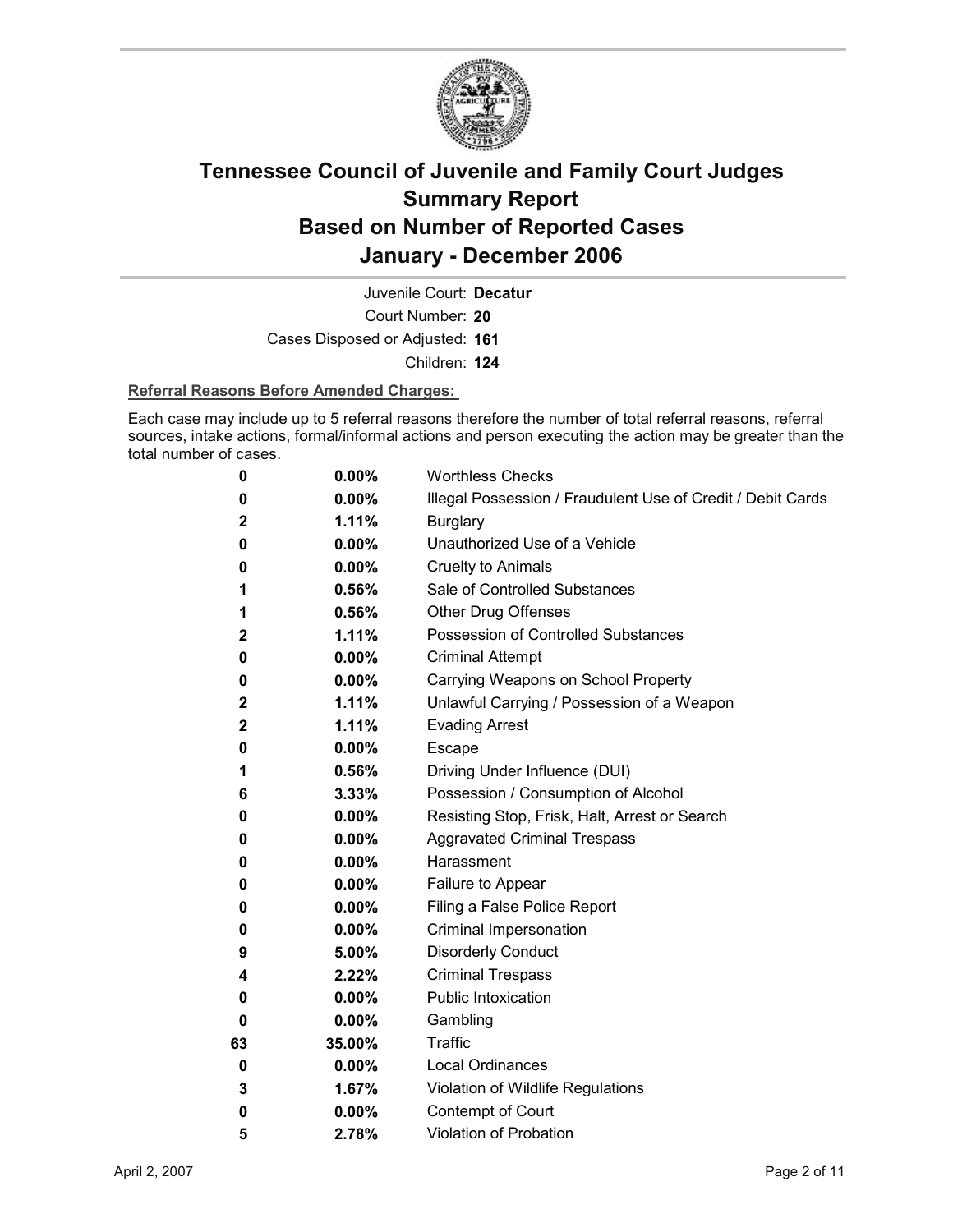

Court Number: **20** Juvenile Court: **Decatur** Cases Disposed or Adjusted: **161** Children: **124**

#### **Referral Reasons Before Amended Charges:**

Each case may include up to 5 referral reasons therefore the number of total referral reasons, referral sources, intake actions, formal/informal actions and person executing the action may be greater than the total number of cases.

| 0<br>19<br>4<br>2<br>0<br>0<br>0<br>0 | 0.00%<br>10.56%<br>2.22%<br>1.11%<br>0.00%<br>$0.00\%$<br>0.00%<br>0.00%       | <b>Foster Care Review</b><br>Custody<br>Visitation<br>Paternity / Legitimation<br><b>Child Support</b><br><b>Request for Medical Treatment</b><br><b>Consent to Marry</b><br>Other |
|---------------------------------------|--------------------------------------------------------------------------------|------------------------------------------------------------------------------------------------------------------------------------------------------------------------------------|
|                                       |                                                                                |                                                                                                                                                                                    |
|                                       |                                                                                |                                                                                                                                                                                    |
|                                       |                                                                                |                                                                                                                                                                                    |
|                                       |                                                                                |                                                                                                                                                                                    |
|                                       |                                                                                |                                                                                                                                                                                    |
|                                       |                                                                                |                                                                                                                                                                                    |
|                                       |                                                                                |                                                                                                                                                                                    |
|                                       |                                                                                |                                                                                                                                                                                    |
| 0                                     | 0.00%                                                                          | <b>Administrative Review</b>                                                                                                                                                       |
| 0                                     | $0.00\%$                                                                       | <b>Judicial Review</b>                                                                                                                                                             |
| 0                                     | 0.00%                                                                          | Violation of Informal Adjustment                                                                                                                                                   |
| 0                                     | 0.00%                                                                          | Violation of Pretrial Diversion                                                                                                                                                    |
| 0                                     |                                                                                | <b>Termination of Parental Rights</b>                                                                                                                                              |
|                                       |                                                                                | Dependency / Neglect                                                                                                                                                               |
|                                       |                                                                                | <b>Physically Abused Child</b>                                                                                                                                                     |
|                                       |                                                                                | Sexually Abused Child                                                                                                                                                              |
|                                       |                                                                                | <b>Violation of Curfew</b>                                                                                                                                                         |
|                                       |                                                                                | Violation of a Valid Court Order                                                                                                                                                   |
|                                       |                                                                                | Possession of Tobacco Products                                                                                                                                                     |
|                                       |                                                                                | Out-of-State Runaway                                                                                                                                                               |
|                                       |                                                                                | Truancy<br>In-State Runaway                                                                                                                                                        |
|                                       |                                                                                | <b>Unruly Behavior</b>                                                                                                                                                             |
|                                       | 0.00%                                                                          | <b>Violation of Aftercare</b>                                                                                                                                                      |
|                                       | 0<br>5<br>6<br>$\overline{2}$<br>0<br>0<br>0<br>$\overline{2}$<br>0<br>0<br>27 | 2.78%<br>3.33%<br>1.11%<br>0.00%<br>$0.00\%$<br>0.00%<br>1.11%<br>0.00%<br>0.00%<br>15.00%<br>0.00%                                                                                |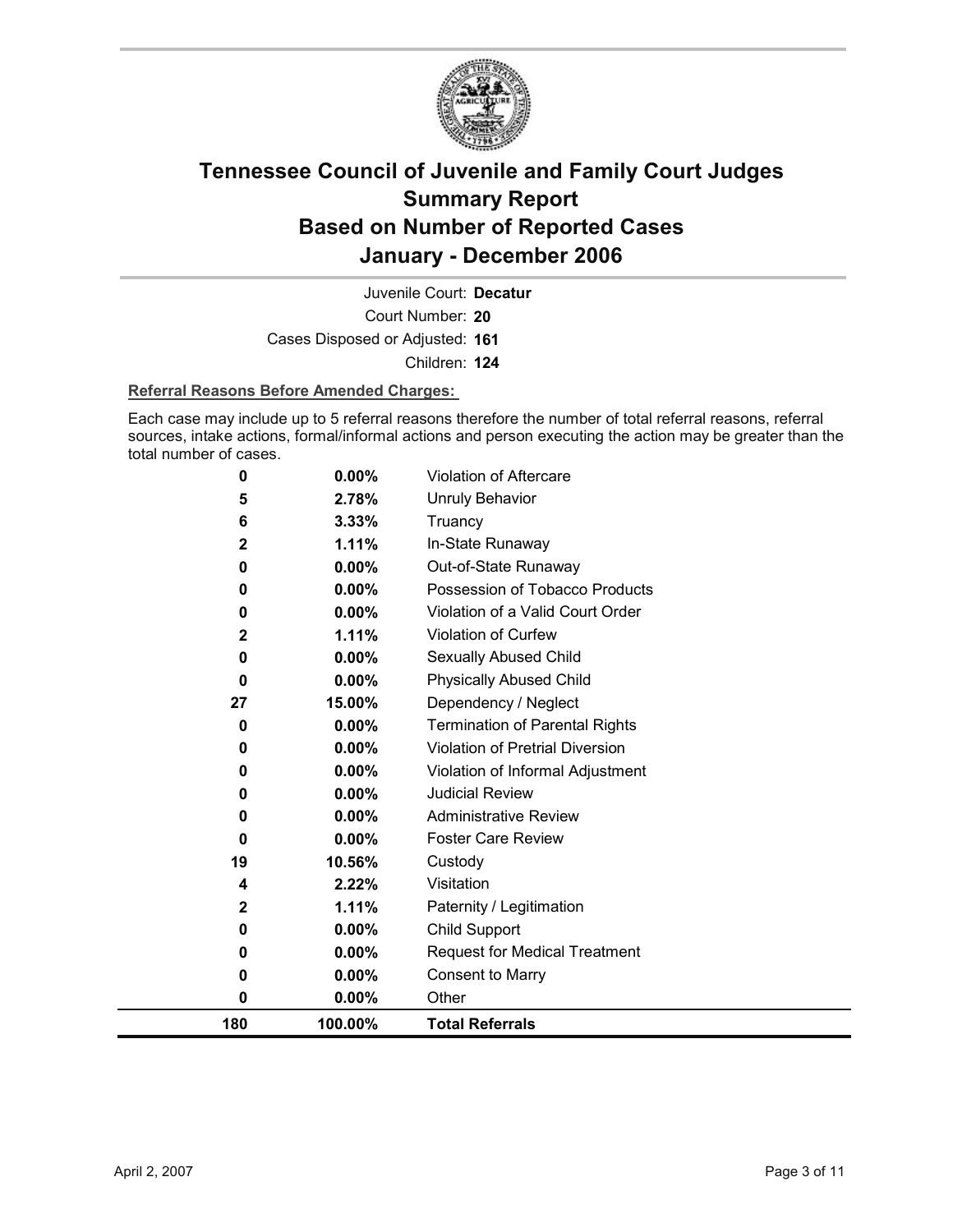

|                            | Juvenile Court: Decatur         |                                   |  |  |
|----------------------------|---------------------------------|-----------------------------------|--|--|
|                            |                                 | Court Number: 20                  |  |  |
|                            | Cases Disposed or Adjusted: 161 |                                   |  |  |
|                            |                                 | Children: 124                     |  |  |
| <b>Referral Sources: 1</b> |                                 |                                   |  |  |
| 100                        | 55.56%                          | Law Enforcement                   |  |  |
| 24                         | 13.33%                          | Parents                           |  |  |
| 8                          | 4.44%                           | <b>Relatives</b>                  |  |  |
| 0                          | 0.00%                           | Self                              |  |  |
| 1                          | 0.56%                           | School                            |  |  |
| 0                          | 0.00%                           | <b>CSA</b>                        |  |  |
| 26                         | 14.44%                          | <b>DCS</b>                        |  |  |
| 3                          | 1.67%                           | <b>Other State Department</b>     |  |  |
| 0                          | 0.00%                           | <b>District Attorney's Office</b> |  |  |
| $12 \,$                    | 6.67%                           | <b>Court Staff</b>                |  |  |
| 0                          | 0.00%                           | Social Agency                     |  |  |
| 1                          | 0.56%                           | <b>Other Court</b>                |  |  |
| 0                          | 0.00%                           | Victim                            |  |  |
| 0                          | 0.00%                           | Child & Parent                    |  |  |
| 0                          | 0.00%                           | Hospital                          |  |  |
| 0                          | 0.00%                           | Unknown                           |  |  |
| 5                          | 2.78%                           | Other                             |  |  |
| 180                        | 100.00%                         | <b>Total Referral Sources</b>     |  |  |

### **Age of Child at Referral: 2**

| 124 | 100.00%  | <b>Total Child Count</b> |
|-----|----------|--------------------------|
| 0   | $0.00\%$ | Unknown / Not Reported   |
| 0   | $0.00\%$ | Ages 19 and Over         |
| 37  | 29.84%   | Ages 17 through 18       |
| 36  | 29.03%   | Ages 15 through 16       |
| 11  | 8.87%    | Ages 13 through 14       |
| 5   | 4.03%    | Ages 11 through 12       |
| 35  | 28.23%   | Ages 10 and Under        |
|     |          |                          |

<sup>1</sup> If different than number of Referral Reasons (180), verify accuracy of your court's data.

<sup>2</sup> One child could be counted in multiple categories, verify accuracy of your court's data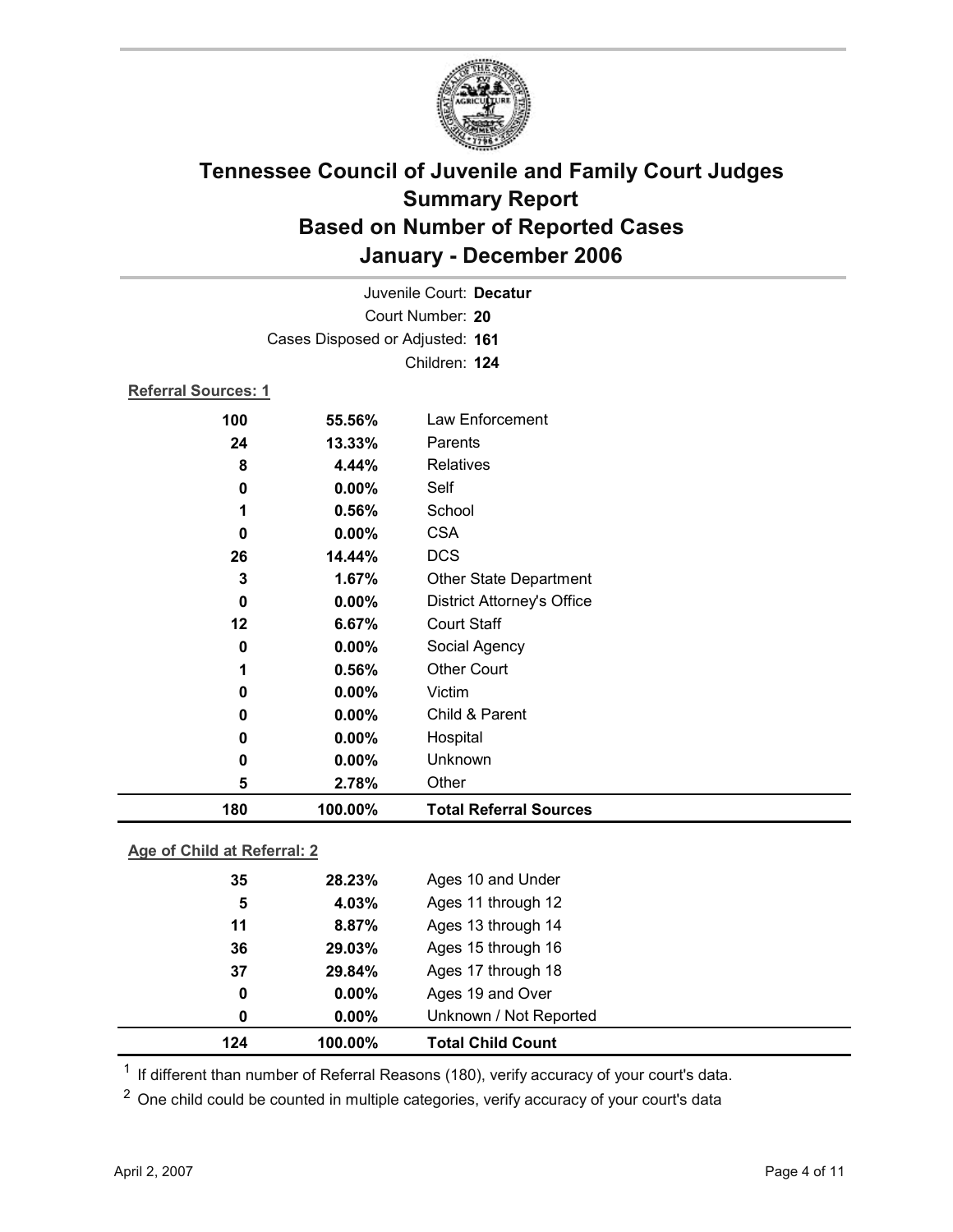

|                                         | Juvenile Court: Decatur |                          |  |  |
|-----------------------------------------|-------------------------|--------------------------|--|--|
| Court Number: 20                        |                         |                          |  |  |
| Cases Disposed or Adjusted: 161         |                         |                          |  |  |
|                                         |                         | Children: 124            |  |  |
| Sex of Child: 1                         |                         |                          |  |  |
| 88                                      | 70.97%                  | Male                     |  |  |
| 36                                      | 29.03%                  | Female                   |  |  |
| $\mathbf 0$                             | 0.00%                   | Unknown                  |  |  |
| 124                                     | 100.00%                 | <b>Total Child Count</b> |  |  |
| Race of Child: 1                        |                         |                          |  |  |
| 110                                     | 88.71%                  | White                    |  |  |
| $6\phantom{1}6$                         | 4.84%                   | African American         |  |  |
| $\bf{0}$                                | 0.00%                   | Native American          |  |  |
| 0                                       | 0.00%                   | Asian                    |  |  |
| 8                                       | 6.45%                   | Mixed                    |  |  |
| $\mathbf 0$                             | 0.00%                   | Unknown                  |  |  |
| 124                                     | 100.00%                 | <b>Total Child Count</b> |  |  |
| <b>Hispanic Origin: 1</b>               |                         |                          |  |  |
| $\boldsymbol{9}$                        | 7.26%                   | Yes                      |  |  |
| 115                                     | 92.74%                  | No                       |  |  |
| $\mathbf{0}$                            | 0.00%                   | Unknown                  |  |  |
| 124                                     | 100.00%                 | <b>Total Child Count</b> |  |  |
| <b>School Enrollment of Children: 1</b> |                         |                          |  |  |
| 81                                      |                         | Yes                      |  |  |
| 27                                      | 65.32%<br>21.77%        | No                       |  |  |
| 16                                      | 12.90%                  | Unknown                  |  |  |
| 124                                     | 100.00%                 | <b>Total Child Count</b> |  |  |
|                                         |                         |                          |  |  |

 $1$  One child could be counted in multiple categories, verify accuracy of your court's data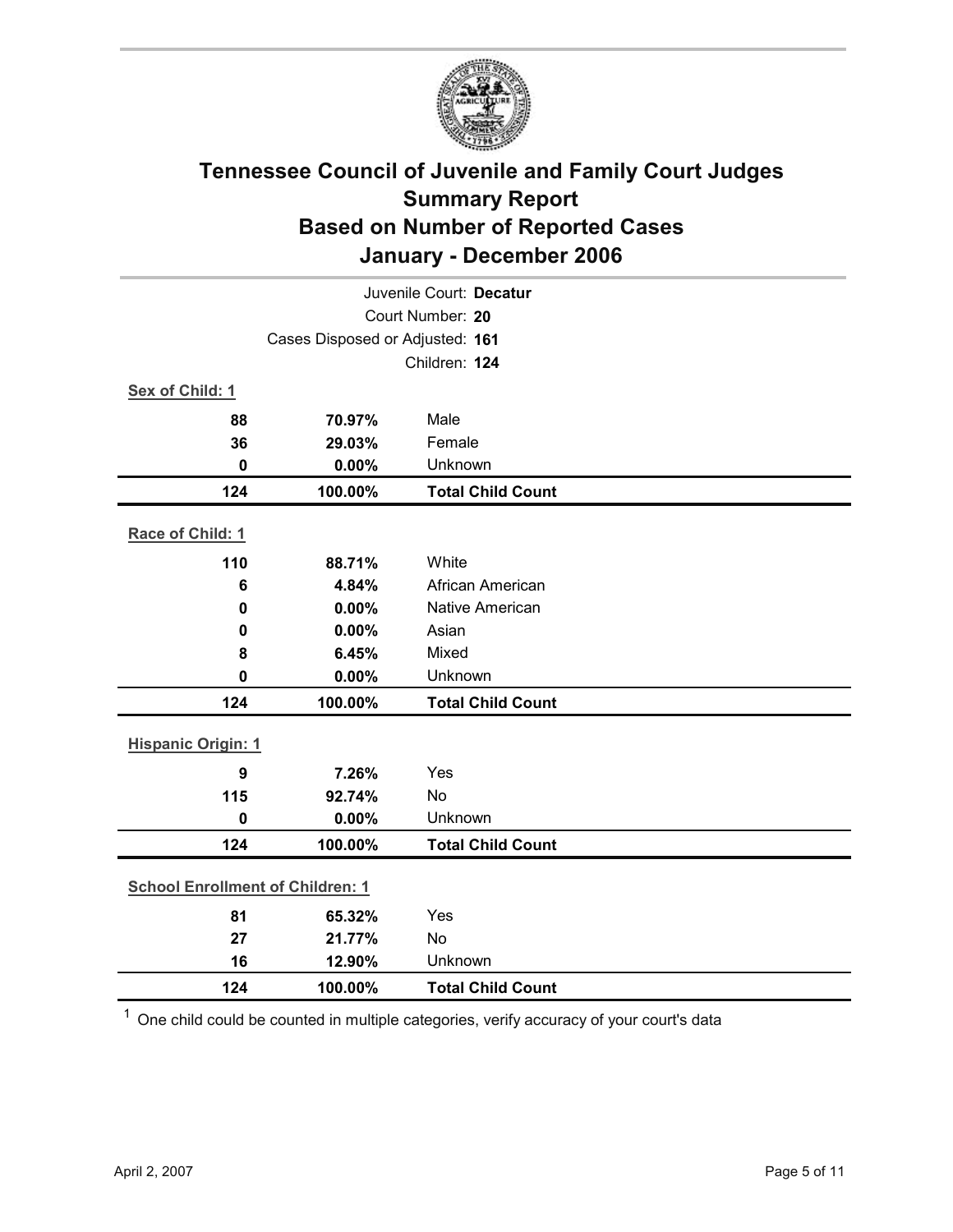

Court Number: **20** Juvenile Court: **Decatur** Cases Disposed or Adjusted: **161** Children: **124 Living Arrangement of Child at Time of Referral: 1 26 20.97%** With Both Biological Parents **2 1.61%** With Father and Stepmother **6 4.84%** With Mother and Stepfather **42 33.87%** With Mother **13 10.48%** With Father

| 124 | 100.00%  | <b>Total Child Count</b> |
|-----|----------|--------------------------|
| 1   | 0.81%    | Other                    |
| 16  | 12.90%   | Unknown                  |
| 5   | 4.03%    | Independent              |
| 0   | $0.00\%$ | In an Institution        |
| 0   | $0.00\%$ | In a Residential Center  |
| 0   | $0.00\%$ | In a Group Home          |
| 2   | 1.61%    | With Foster Family       |
| 0   | $0.00\%$ | With Adoptive Parents    |
| 11  | 8.87%    | <b>With Relatives</b>    |
| IJ  | IV.4070  | VVILII FALICI            |

### **Type of Detention: 2**

| 161 | 100.00%  | <b>Total Detention Count</b> |
|-----|----------|------------------------------|
| 1   | 0.62%    | Other                        |
| 160 | 99.38%   | Does Not Apply               |
| 0   | $0.00\%$ | <b>Unknown</b>               |
| 0   | $0.00\%$ | <b>Psychiatric Hospital</b>  |
| 0   | $0.00\%$ | Jail - No Separation         |
| 0   | $0.00\%$ | Jail - Partial Separation    |
| 0   | $0.00\%$ | Jail - Complete Separation   |
| 0   | $0.00\%$ | Juvenile Detention Facility  |
| 0   | $0.00\%$ | Non-Secure Placement         |
|     |          |                              |

 $<sup>1</sup>$  One child could be counted in multiple categories, verify accuracy of your court's data</sup>

 $2$  If different than number of Cases (161) verify accuracy of your court's data.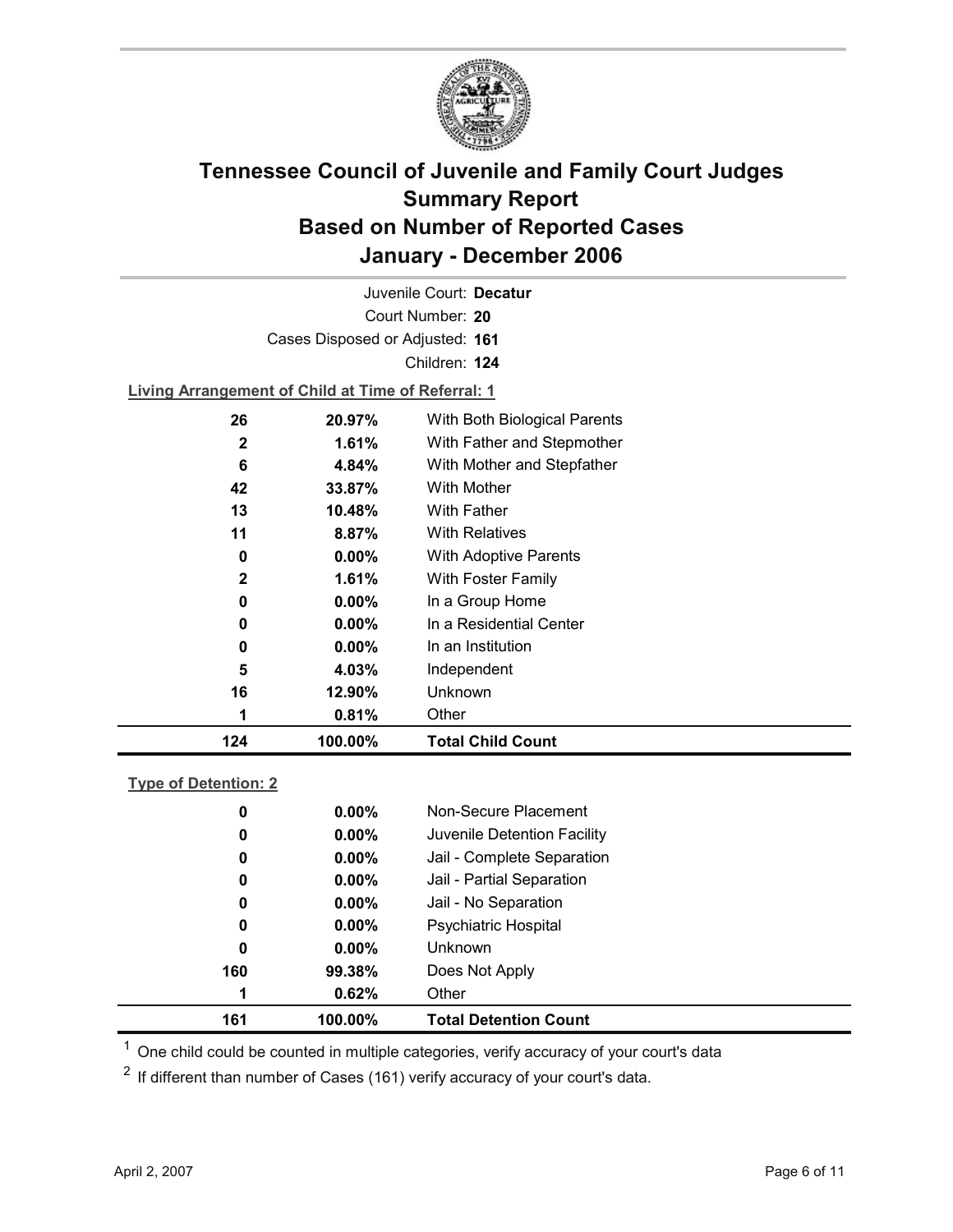

| Juvenile Court: Decatur                        |                                                    |                                            |  |  |
|------------------------------------------------|----------------------------------------------------|--------------------------------------------|--|--|
| Court Number: 20                               |                                                    |                                            |  |  |
|                                                | Cases Disposed or Adjusted: 161                    |                                            |  |  |
|                                                |                                                    | Children: 124                              |  |  |
|                                                | <b>Placement After Secure Detention Hearing: 1</b> |                                            |  |  |
| 0                                              | $0.00\%$<br>Returned to Prior Living Arrangement   |                                            |  |  |
| 0.00%<br>Juvenile Detention Facility<br>0      |                                                    |                                            |  |  |
| 0                                              | $0.00\%$<br>Jail                                   |                                            |  |  |
| 0                                              | 0.00%<br>Shelter / Group Home                      |                                            |  |  |
| 0                                              | Foster Family Home<br>$0.00\%$                     |                                            |  |  |
| 0                                              | <b>Psychiatric Hospital</b><br>0.00%               |                                            |  |  |
| Unknown / Not Reported<br>0.00%<br>0           |                                                    |                                            |  |  |
| 160<br>99.38%<br>Does Not Apply                |                                                    |                                            |  |  |
| 1                                              | Other<br>0.62%                                     |                                            |  |  |
| 161<br>100.00%<br><b>Total Placement Count</b> |                                                    |                                            |  |  |
|                                                |                                                    |                                            |  |  |
|                                                |                                                    |                                            |  |  |
| <b>Intake Actions: 2</b>                       |                                                    |                                            |  |  |
| 112                                            | 62.22%                                             | <b>Petition Filed</b>                      |  |  |
| 5                                              | 2.78%                                              | <b>Motion Filed</b>                        |  |  |
| 63                                             | 35.00%                                             | <b>Citation Processed</b>                  |  |  |
| 0                                              | $0.00\%$                                           | Notification of Paternity Processed        |  |  |
| 0                                              | 0.00%                                              | Scheduling of Judicial Review              |  |  |
| 0                                              | $0.00\%$                                           | <b>Scheduling of Administrative Review</b> |  |  |
| 0                                              | 0.00%                                              | Scheduling of Foster Care Review           |  |  |
| 0                                              | 0.00%                                              | Unknown                                    |  |  |
| 0                                              | $0.00\%$                                           | Does Not Apply                             |  |  |
| 0<br>180                                       | 0.00%<br>100.00%                                   | Other<br><b>Total Intake Count</b>         |  |  |

 $1$  If different than number of Cases (161) verify accuracy of your court's data.

 $2$  If different than number of Referral Reasons (180), verify accuracy of your court's data.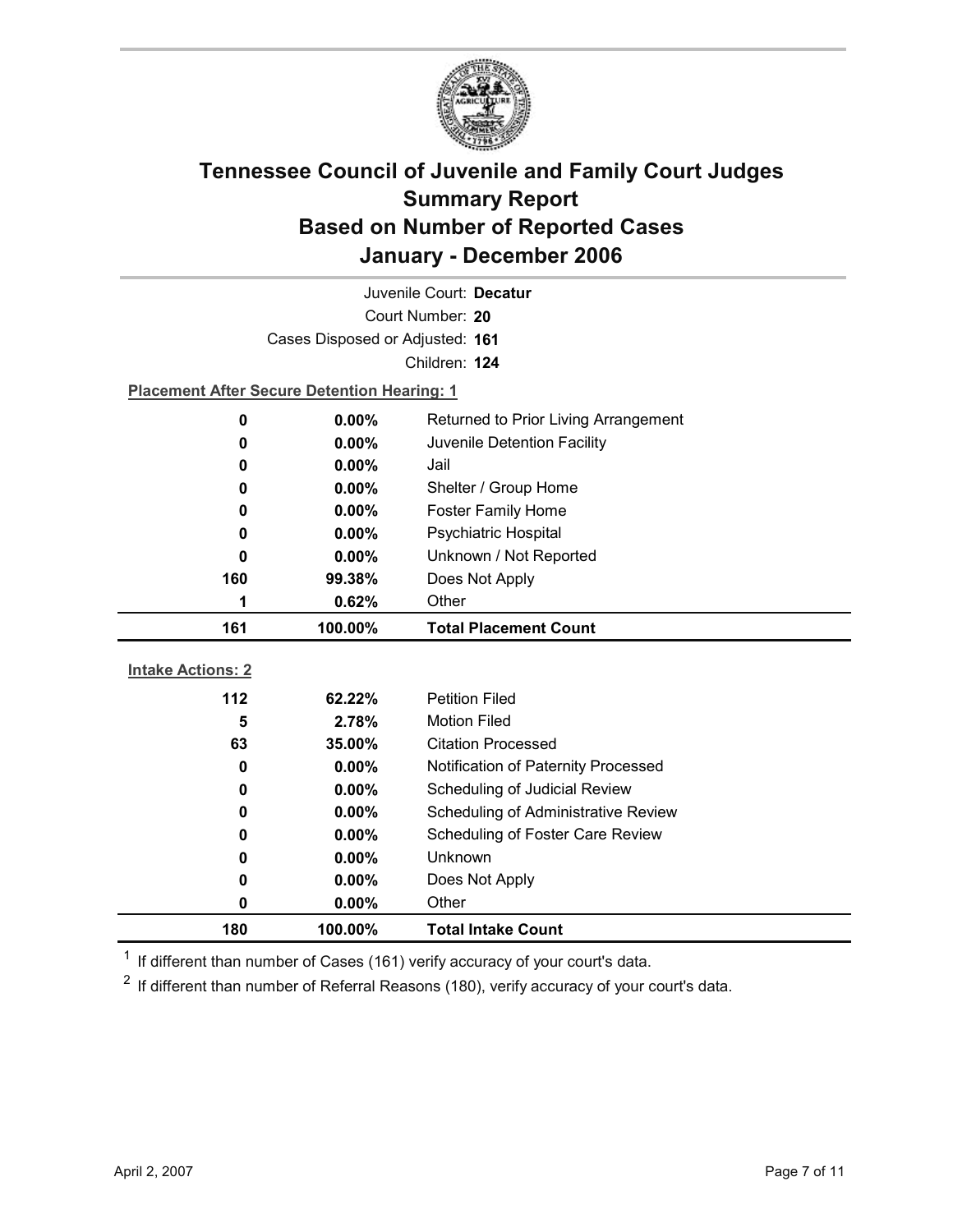

Court Number: **20** Juvenile Court: **Decatur** Cases Disposed or Adjusted: **161** Children: **124**

#### **Last Grade Completed by Child: 1**

| 23                                      | 18.55%  | Too Young for School         |
|-----------------------------------------|---------|------------------------------|
| 0                                       | 0.00%   | Preschool                    |
| $\mathbf 2$                             | 1.61%   | Kindergarten                 |
| $\mathbf 2$                             | 1.61%   | 1st Grade                    |
| 1                                       | 0.81%   | 2nd Grade                    |
| 0                                       | 0.00%   | 3rd Grade                    |
| 0                                       | 0.00%   | 4th Grade                    |
| 1                                       | 0.81%   | 5th Grade                    |
| 5                                       | 4.03%   | 6th Grade                    |
| $\mathbf 2$                             | 1.61%   | 7th Grade                    |
| 4                                       | 3.23%   | 8th Grade                    |
| 9                                       | 7.26%   | 9th Grade                    |
| 6                                       | 4.84%   | 10th Grade                   |
| 12                                      | 9.68%   | 11th Grade                   |
| $\mathbf 2$                             | 1.61%   | 12th Grade                   |
| 0                                       | 0.00%   | Non-Graded Special Ed        |
| $\mathbf 2$                             | 1.61%   | <b>GED</b>                   |
| 1                                       | 0.81%   | Graduated                    |
| 0                                       | 0.00%   | <b>Never Attended School</b> |
| 52                                      | 41.94%  | Unknown                      |
| 0                                       | 0.00%   | Other                        |
| 124                                     | 100.00% | <b>Total Child Count</b>     |
| <b>Enrolled in Special Education: 1</b> |         |                              |
|                                         |         |                              |
| 7                                       | 5.65%   | Yes                          |

| <sup>1</sup> One child could be counted in multiple categories, verify accuracy of your court's data |  |  |
|------------------------------------------------------------------------------------------------------|--|--|
|                                                                                                      |  |  |

**71 57.26%** No

**46 37.10%** Unknown

**124 100.00% Total Child Count**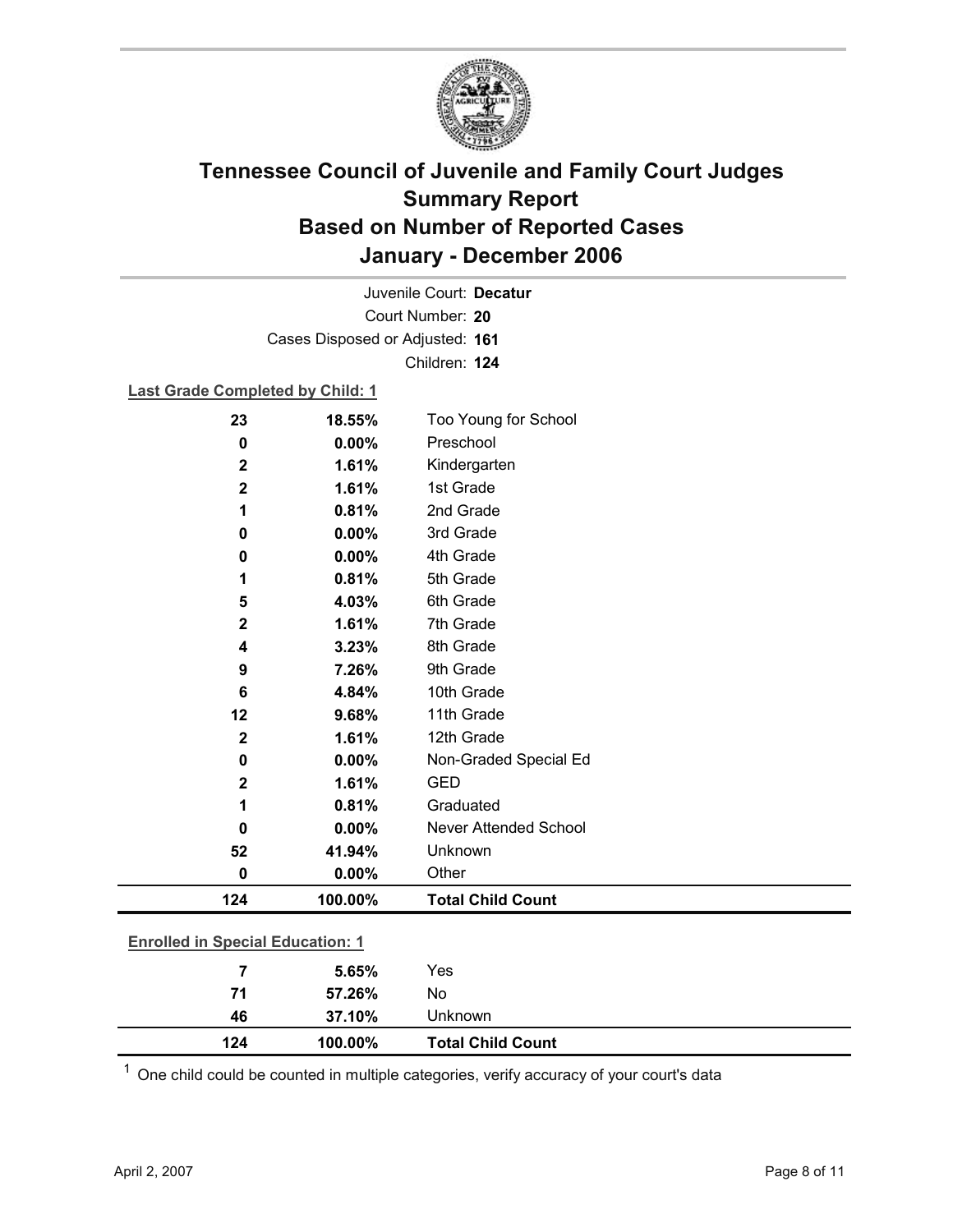

|                              |                                 | Juvenile Court: Decatur   |  |  |
|------------------------------|---------------------------------|---------------------------|--|--|
|                              |                                 | Court Number: 20          |  |  |
|                              | Cases Disposed or Adjusted: 161 |                           |  |  |
|                              |                                 | Children: 124             |  |  |
| <b>Action Executed By: 1</b> |                                 |                           |  |  |
| 180                          | 100.00%                         | Judge                     |  |  |
| 0                            | $0.00\%$                        | Referee                   |  |  |
| 0                            | $0.00\%$                        | <b>YSO</b>                |  |  |
| 0                            | $0.00\%$                        | Other                     |  |  |
| 0                            | 0.00%                           | Unknown / Not Reported    |  |  |
| 180                          | 100.00%                         | <b>Total Action Count</b> |  |  |
|                              |                                 |                           |  |  |

### **Formal / Informal Actions: 1**

| 18  | 10.00%   | Dismissed                                      |
|-----|----------|------------------------------------------------|
| 47  | 26.11%   | Retired / Nolle Prosequi                       |
| 42  | 23.33%   | <b>Complaint Substantiated Delinquent</b>      |
| 6   | 3.33%    | <b>Complaint Substantiated Status Offender</b> |
| 37  | 20.56%   | Complaint Substantiated Dependent / Neglected  |
| 0   | $0.00\%$ | <b>Complaint Substantiated Abused</b>          |
| 0   | $0.00\%$ | <b>Complaint Substantiated Mentally III</b>    |
| 1   | $0.56\%$ | Informal Adjustment                            |
| 0   | $0.00\%$ | <b>Pretrial Diversion</b>                      |
| 0   | $0.00\%$ | <b>Transfer to Adult Court Hearing</b>         |
| 0   | $0.00\%$ | Charges Cleared by Transfer to Adult Court     |
| 0   | $0.00\%$ | <b>Special Proceeding</b>                      |
| 0   | $0.00\%$ | <b>Review Concluded</b>                        |
| 0   | $0.00\%$ | Case Held Open                                 |
| 29  | 16.11%   | Other                                          |
| 0   | $0.00\%$ | Unknown / Not Reported                         |
| 180 | 100.00%  | <b>Total Action Count</b>                      |

 $1$  If different than number of Referral Reasons (180), verify accuracy of your court's data.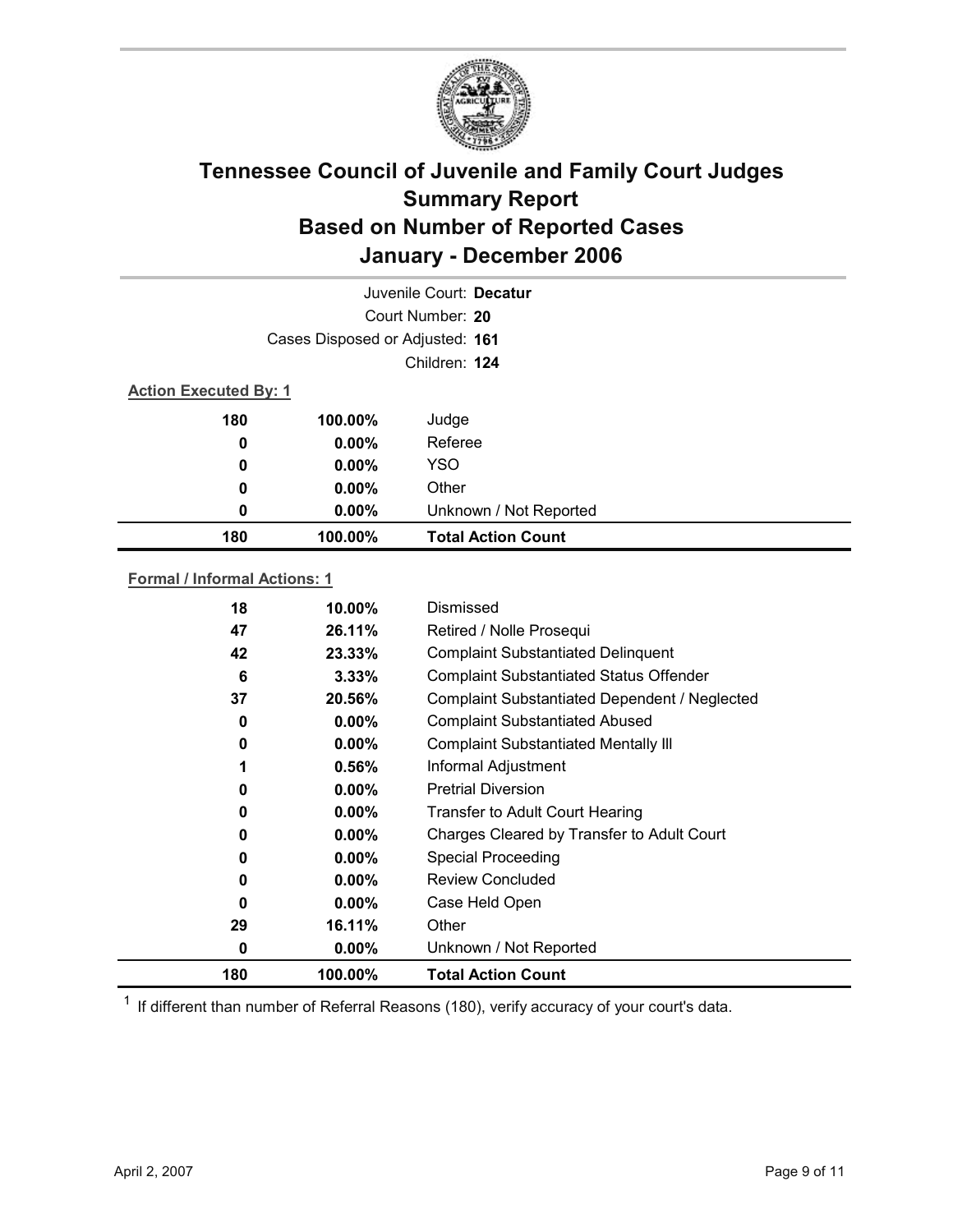

|                                 |                                                       | Juvenile Court: Decatur                              |  |  |
|---------------------------------|-------------------------------------------------------|------------------------------------------------------|--|--|
|                                 |                                                       | Court Number: 20                                     |  |  |
| Cases Disposed or Adjusted: 161 |                                                       |                                                      |  |  |
|                                 |                                                       | Children: 124                                        |  |  |
| <b>Case Outcomes:</b>           | There can be multiple outcomes for one child or case. |                                                      |  |  |
| 10                              | 5.05%                                                 | <b>Case Dismissed</b>                                |  |  |
| 44                              | 22.22%                                                | Case Retired or Nolle Prosequi                       |  |  |
| 0                               | 0.00%                                                 | Warned / Counseled                                   |  |  |
| 3                               | 1.52%                                                 | Held Open For Review                                 |  |  |
| 4                               | 2.02%                                                 | Supervision / Probation to Juvenile Court            |  |  |
| 0                               | 0.00%                                                 | <b>Probation to Parents</b>                          |  |  |
| 3                               | 1.52%                                                 | Referral to Another Entity for Supervision / Service |  |  |
| 1                               | 0.51%                                                 | Referred for Mental Health Counseling                |  |  |
| 3                               | 1.52%                                                 | Referred for Alcohol and Drug Counseling             |  |  |
| 0                               | 0.00%                                                 | Referred to Alternative School                       |  |  |
| 1                               | 0.51%                                                 | Referred to Private Child Agency                     |  |  |
| 7                               | 3.54%                                                 | Referred to Defensive Driving School                 |  |  |
| 0                               | $0.00\%$                                              | Referred to Alcohol Safety School                    |  |  |
| 3                               | 1.52%                                                 | Referred to Juvenile Court Education-Based Program   |  |  |
| 1                               | 0.51%                                                 | Driver's License Held Informally                     |  |  |
| 0                               | $0.00\%$                                              | <b>Voluntary Placement with DMHMR</b>                |  |  |
| 0                               | 0.00%                                                 | Private Mental Health Placement                      |  |  |
| 0                               | $0.00\%$                                              | <b>Private MR Placement</b>                          |  |  |
| 0                               | $0.00\%$                                              | Placement with City/County Agency/Facility           |  |  |
| 0                               | $0.00\%$                                              | Placement with Relative / Other Individual           |  |  |
| 22                              | 11.11%                                                | Fine                                                 |  |  |
| 17                              | 8.59%                                                 | <b>Public Service</b>                                |  |  |
| 7                               | 3.54%                                                 | Restitution                                          |  |  |
| 0                               | $0.00\%$                                              | <b>Runaway Returned</b>                              |  |  |
| 0                               | 0.00%                                                 | No Contact Order                                     |  |  |
| 0                               | 0.00%                                                 | Injunction Other than No Contact Order               |  |  |
| 0                               | 0.00%                                                 | <b>House Arrest</b>                                  |  |  |
| 0                               | $0.00\%$                                              | <b>Court Defined Curfew</b>                          |  |  |
| 0                               | 0.00%                                                 | Dismissed from Informal Adjustment                   |  |  |
| 0                               | 0.00%                                                 | <b>Dismissed from Pretrial Diversion</b>             |  |  |
| 0                               | 0.00%                                                 | Released from Probation                              |  |  |
| 0                               | 0.00%                                                 | <b>Transferred to Adult Court</b>                    |  |  |
| 0                               | $0.00\%$                                              | <b>DMHMR Involuntary Commitment</b>                  |  |  |